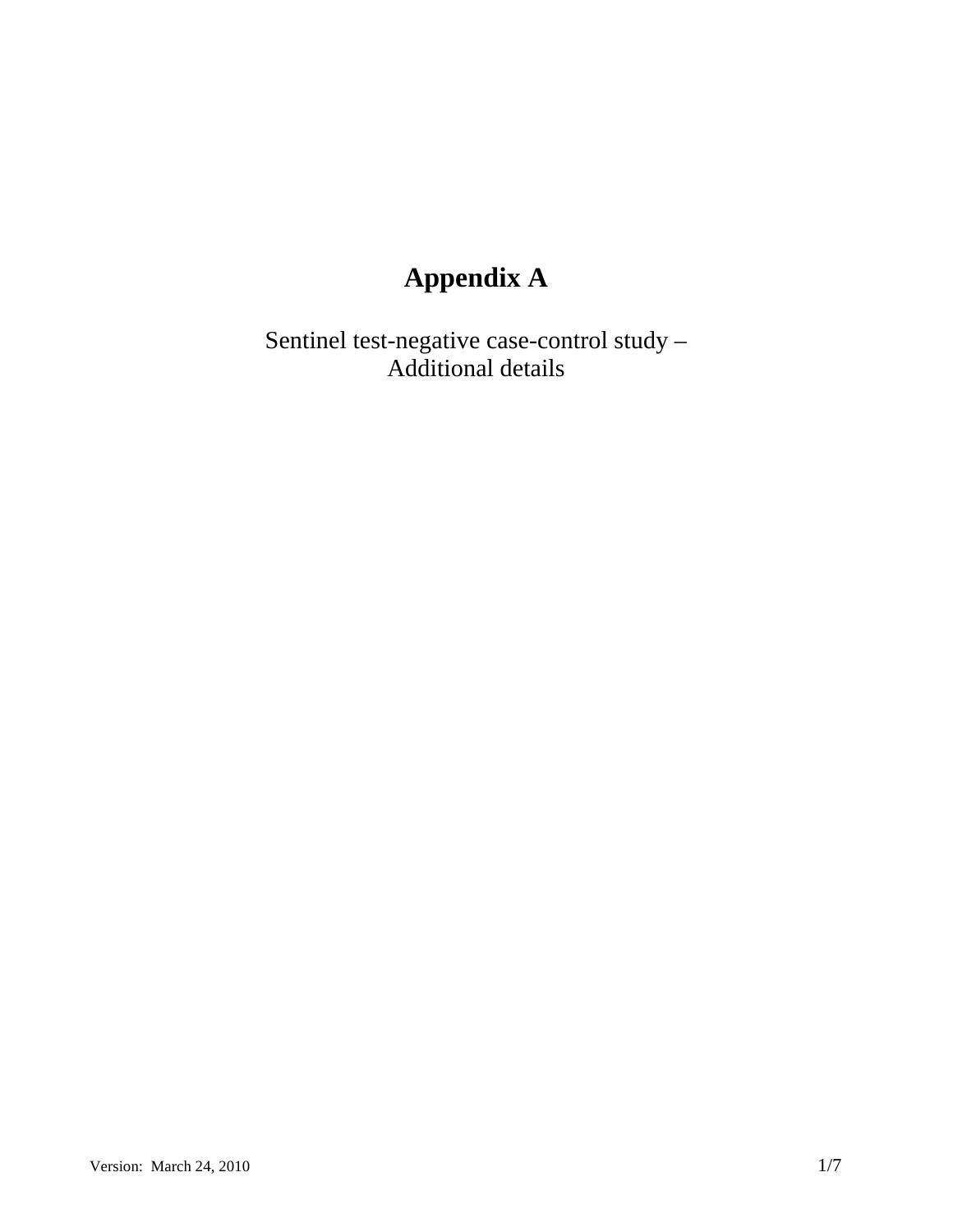#### **Appendix A1. Additional methodological detail related to Canada's sentinel vaccine effectiveness monitoring system for 2008-09**

The sentinel vaccine effectiveness study is based on a surveillance approach using a network of community-based practitioners provided with kits in order to submit respiratory specimens for influenza testing along with standardized epidemiologic information collected from eligible consenting patients. Both cases and controls are ambulatory patients consulting for influenza-like illness (ILI). Eligible participants in participating provinces (British Columbia (BC), Alberta, Ontario and Quebec) present within 7 days of ILI onset. ILI is defined as the acute onset of fever and cough and one or more of sore throat, myalgia, arthralgia, headache or prostration. Because trivalent split inactivated influenza vaccine (TIV) is only recommended for people ≥6 months of age and because this eligibility varied through the analysis period, infants <1 year of age were excluded from analyses. The National Advisory Committee on Immunization recommends two doses of TIV for previously unimmunized children < 9 years of age but one or two dose receipt was not verified. Children less than 3 years of age are recommended to receive 0.25mL per dose while all others receive 0.5mL per dose. TIV is administered intra-muscularly during the regular fall immunization campaign and immunization status is elicited from participants or parents at the time of medical visit for ILI, prior to specimen submission and testing by the designated provincial laboratory. Information on underlying health status is also collected prior to test result: in BC and Alberta, the questionnaire elicited whether the patient had a "vaccine-eligible" condition inclusive of heart, lung, renal, metabolic, blood or immune conditions; in Ontario and Quebec this question referred to "chronic" conditions inclusive of the same list. Submission of duplicate specimens is discouraged but not further assessed. Cases were participants who tested positive for influenza; controls were participants who tested negative for both influenza A and B. Per usual protocol, specimens positive for any influenza were excluded as controls (i.e. the specimens positive for seasonal influenza during the pH1N1 analysis period were excluded as controls as were those positive for pH1N1 when examining vaccine effectiveness against seasonal influenza during the same period). Because pH1N1 was not considered until after April 17, specimens with ILI onset in early April were not included in sentinel study analyses.

Testing for seasonal influenza in BC, Ontario and Quebec consisted of screening using a real-time reverse transcription PCR (RT-PCR) assay targeting the matrix (M) gene of influenza A virus and the hemagglutinin (HA) [1-3] or NS1 gene of influenza B virus (CDC real time RT-PCR protocol). Sub-typing for seasonal human influenza A (A/H1 or A/H3) was performed by real-time RT-PCR targeting the HA gene. In Alberta, all specimens were tested by Luminex RVP Assay [4] which detects seasonal influenza, pH1N1 [5] and influenza B viruses and directly subtypes seasonal influenza as A/H1 or A/H3.

Testing was appropriately modified in all provinces after April 17 to detect pH1N1. Owing to increased test volume, specimens were prospectively tested for influenza A alone by the screening real-time RT-PCR assay in BC and Ontario and were retrospectively tested for influenza B by Luminex RVP in BC and real-time RT-PCR in Ontario. In Quebec and Alberta, all specimens continued to be tested for both influenza A and B by screening RT-PCR or Luminex RVP respectively as per above. Influenza A positive specimens were subtyped by RT-PCR. The A/H1 and A/H3 subtypes were detected as described above. pH1N1 was detected using a conventional (end point) RT-PCR assay targeting the H1 gene using the forward primer CAGACACTGTAGACACAGTAC, and reverse primer CTAGTAGATGGATGGTGAATGC (NML Endpoint RT-PCR protocol distributed April 24, 2009). The 517 bp product was visualized by agarose gel electrophoresis or by real-time RT-PCR using hydrolysis probes on a Taqman platform to this region. Sequence analysis was also

#### **References:**

performed on a subset to confirm pH1N1 detection.

- 1. Schweiger B, Zadow I, Heckler R, Timm H, Pauli G. (2000) Application of a fluorogenic PCR assay for typing and subtyping of influenza viruses in respiratory samples. J Clin Microbiol 38:1552-1558.
- 2. van Elden LJ, Nijhuis M, Schipper P, Schuurman R, van Loon AM. (2001) Simultaneous detection of influenza viruses A and B using real-time quantitative PCR. J Clin Microbiol 39:196-200.
- 3. Fouchier, R.A, Bestebroer, TM, Herfst S, Van Der Kemp L, Rimmelzwaan GF et al. (2000) Detection of influenza A viruses from different species by PCR amplification of conserved sequences in the matrix gene. J. Clin. Microbiol. 38:4096–4101.
- 4. Mahony JS, Chong F, Merante S, Yaghoubian T, Sinha C, et al. (2007) Development of a respiratory virus panel test for detection of twenty human respiratory viruses by use of multiplex PCR and a fluid microbeadbased assay. J. Clin. Microbiol. 45:2965-2970.
- 5. Mahony JB, Hatchette T, Ojkic D, Drews SJ, Gubbay J, et al. (2009) Multiplex PCR tests sentinel the appearance of pandemic influenza viruses including H1N1 swine influenza. J Clin Virol 45:200-202.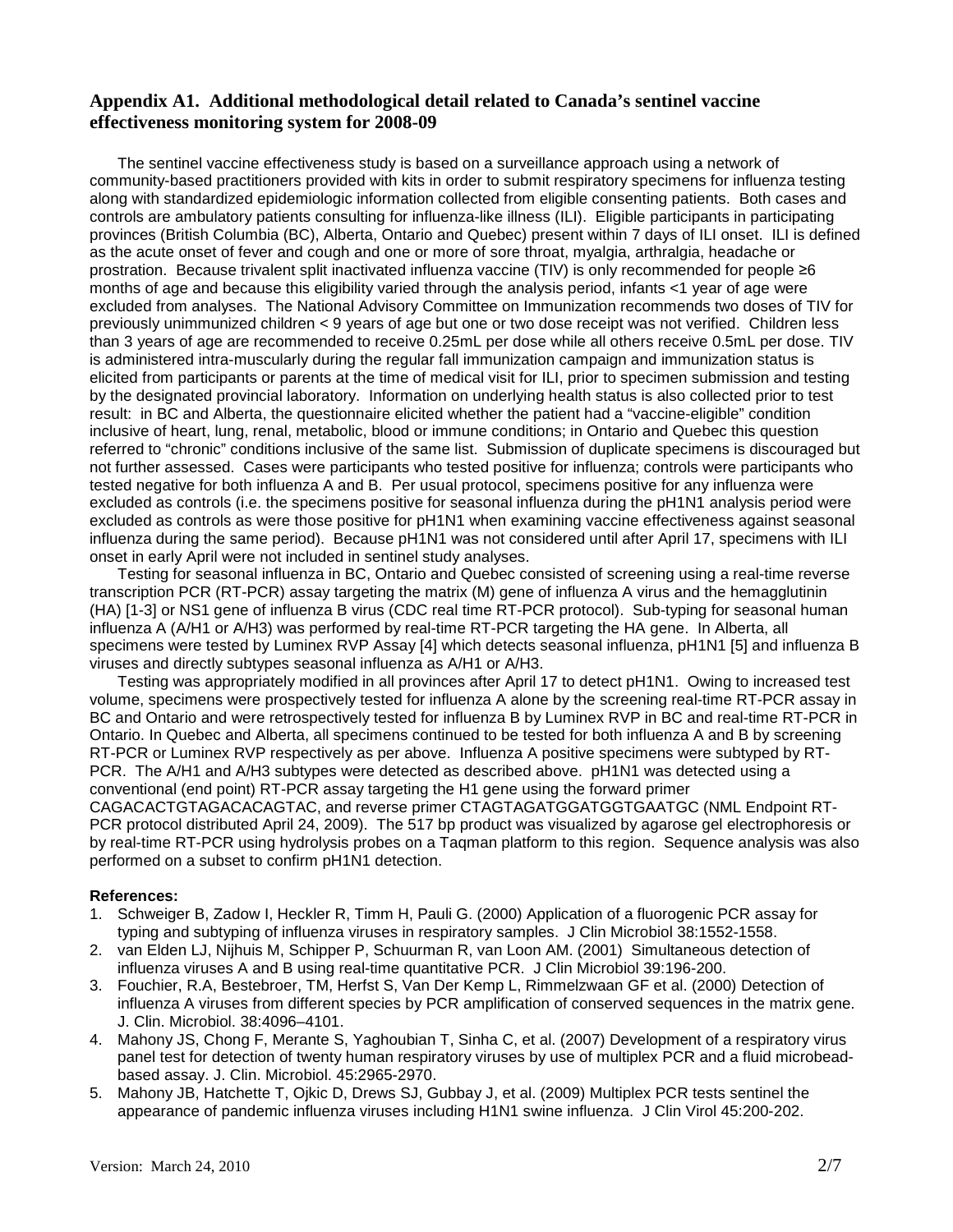### **Appendix A2. Sentinel test-negative case-control study participant inclusion and exclusion – seasonal influenza and pH1N1 analysis periods**

|                                                                                                                                        |            | <b>Seasonal</b><br>November 1, 2008 -<br>March 31, 2009 | pH1N1<br>April 17, 2009 -<br><b>July 22, 2009</b> |            |  |  |
|----------------------------------------------------------------------------------------------------------------------------------------|------------|---------------------------------------------------------|---------------------------------------------------|------------|--|--|
| <b>Exclusion Criteria</b>                                                                                                              | N excluded | N included                                              | N excluded                                        | N included |  |  |
| Submitted from consenting patients within study period<br>Patient did not meet influenza-like illness (ILI) case definition or unknown | 71         | 1775<br>1704                                            | 62                                                | 936<br>874 |  |  |
| Vaccine status unknown                                                                                                                 | 32         | 1672                                                    | 57                                                | 817        |  |  |
| Specimen collected > 7 days after ILI onset or interval unknown                                                                        | 77         | 1595                                                    | 52                                                | 765        |  |  |
| Vaccine-eligible (chronic) conditions unknown                                                                                          | 36         | 1559                                                    | 39                                                | 726        |  |  |
| Age unknown                                                                                                                            | 3          | 1556                                                    |                                                   | 725        |  |  |
| Age $<$ 1 year                                                                                                                         | 12         | 1544                                                    | 8                                                 | 717        |  |  |
| Influenza RT-PCR results unavailable or inconclusive on typing                                                                         | 15         | 1529                                                    | 6                                                 | 711        |  |  |
| Specimens positive for seasonal influenza or with subtype unknown or<br>pending (pH1N1 analysis period)                                | N/A        | 1529                                                    | 31                                                | 680        |  |  |
| Contributed to analysis                                                                                                                |            | 1529                                                    |                                                   | 680        |  |  |

pH1N1= pandemic influenza A (H1N1); ILI= influenza-like illness defined as acute onset of fever and cough and one or more of sore throat, arthralgia, myalgia, headache or prostration; RT-PCR=reverse-transcription polymerase chain reaction; N/A=Not applicable.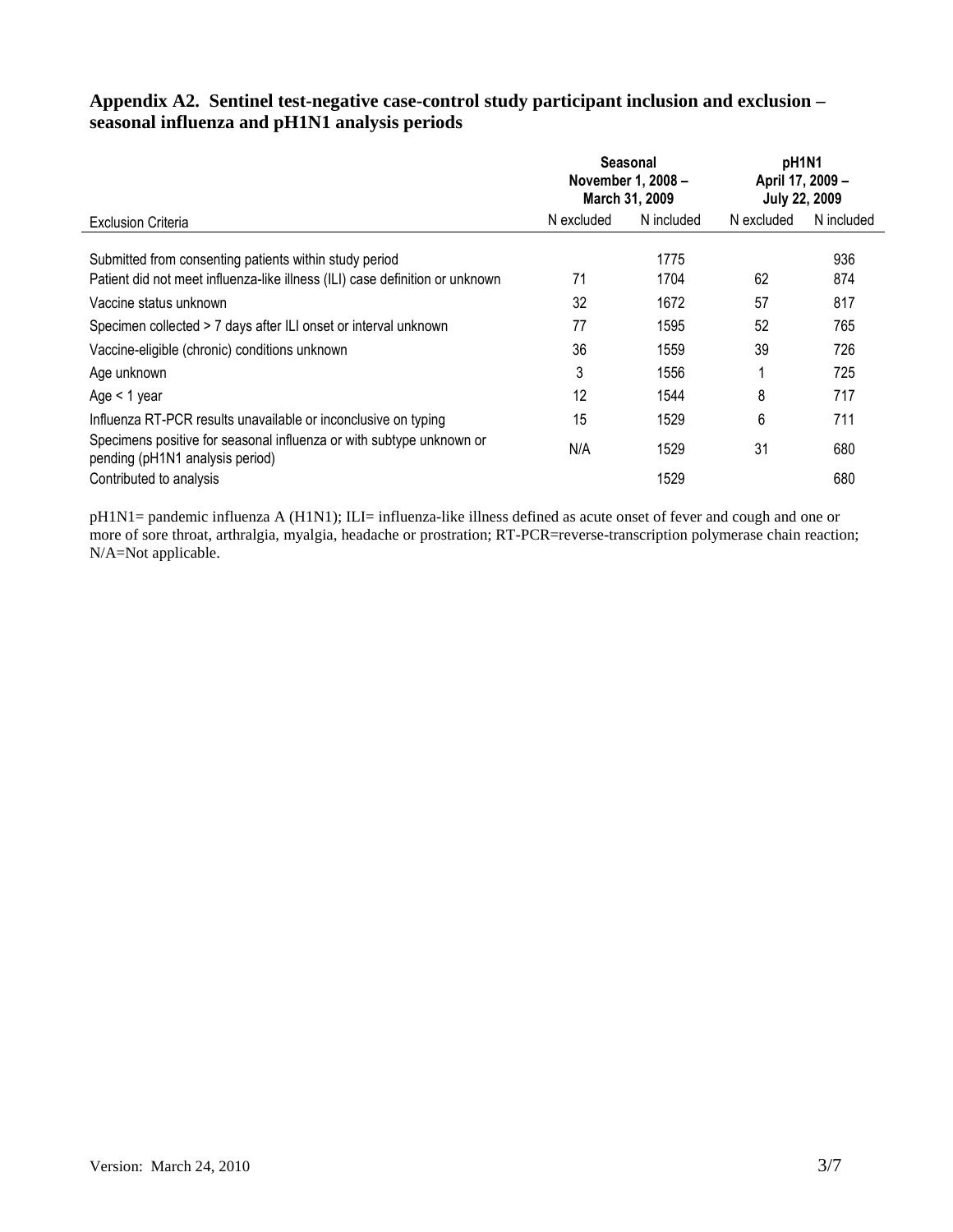| <b>Specimens tested</b> | Alberta<br>$N = 521$ | <b>BC</b><br>$N = 380$ | Ontario<br>$N = 292$ | Quebec<br>$N = 336$ | Total<br>$N = 1529$ |
|-------------------------|----------------------|------------------------|----------------------|---------------------|---------------------|
|                         | n (%)                | $n$ (%)                | $n$ (%)              | $n$ (%)             | n (%)               |
| Influenza negative      | 375 (72%)            | 189 (50%)              | 166 (57%)            | 127 (38%)           | 857 (56%)           |
| Influenza positive      | 146 (28%)            | 191 (50%)              | 126 (43%)            | 209 (62%)           | 672 (44%)           |
| A positive              | 94 (64%)             | 122 (64%)              | 71 (56%)             | 136 (65%)           | 423 (63%)           |
| <b>B</b> positive       | 52 (36%)             | 69 (36%)               | 55 (44%)             | 73 (35%)            | 249 (37%)           |
| Influenza A positive    |                      |                        |                      |                     |                     |
| A/H1                    | 43 (46%)             | 38 (31%)               | 36 (51%)             | 43 (32%)            | 160 (38%)           |
| A/H3                    | 50 (53%)             | 84 (69%)               | 29 (41%)             | 90 (66%)            | 253 (60%)           |
| Subtype unknown         | $1(1\%)$             | $0(0\%)$               | 6(9%)                | 3(2%)               | 10(2%)              |
| pH1N1                   | $0(0\%)$             | $0(0\%)$               | $0(0\%)$             | $0(0\%)$            | $0(0\%)$            |

# **Appendix A3a: Laboratory profile of included sentinel specimens with dates of ILI onset November 1, 2008 - March 31, 2009**

# **Appendix A3b: Laboratory profile of included sentinel specimens with dates of ILI onset April 17, 2008-July 22, 2009**

| <b>Specimens tested</b> | Alberta<br>$N = 202$ | BC<br>$N = 197$ | Ontario<br>$N = 140$ | Quebec<br>$N = 172$ | <b>Total</b><br>$N = 711$ |
|-------------------------|----------------------|-----------------|----------------------|---------------------|---------------------------|
|                         | n (%)                | n (%)           | $n$ (%)              | n (%)               | n (%)                     |
| Influenza negative      | 167 (83%)            | 166 (84%)       | 102 (73%)            | 101 (59%)           | 536 (75%)                 |
| Influenza positive      | 35 (17%)             | 31 (16%)        | 38 (27%)             | 71 (41%)            | 175 (25%)                 |
| A positive              | 31 (89%)             | 28 (90%)        | 38 (100%)            | 67 (94%)            | 164 (94%)                 |
| <b>B</b> positive       | 4 (11%)              | $3(10\%)$       | $0(0\%)$             | 4(6%)               | 11 (6%)                   |
| Influenza A positive    |                      |                 |                      |                     |                           |
| A/H1                    | 1(3%)                | 1(4%)           | 1(3%)                | 1(2%)               | 4(2%)                     |
| A/H3                    | 2(7%)                | 8(29%)          | 2(5%)                | 2(3%)               | 14 (9%)                   |
| Subtype unknown         | 1(3%)                | $0(0\%)$        | 1(3%)                | $0(0\%)$            | 2(1%)                     |
| pH1N1                   | 27 (87%)             | 19 (68%)        | 34 (90%)             | 64 (96%)            | 144 (88%)                 |

pH1N1= pandemic influenza A (H1N1)

ILI=influenza-like illness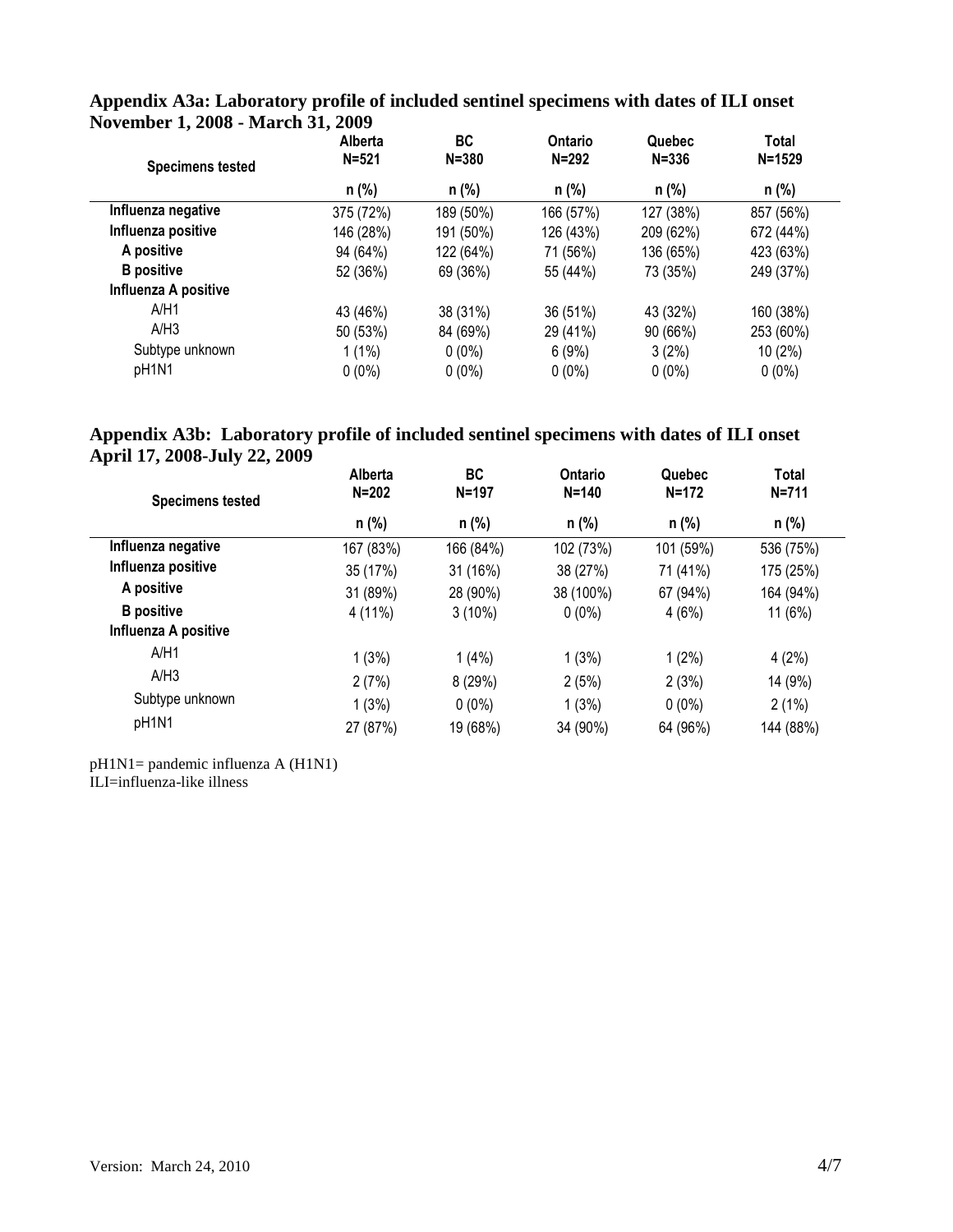**Appendix A4. Influenza detection by subtype and week (based on date of ILI onset), 2008-09: British Columbia, Alberta, Ontario and Quebec, combined among sentinel study participants meeting inclusion/exclusion criteria (n=2324)\*** 



\*Twelve specimens of unknown subtype not represented in this figure. ILI=influenza-like illness

NOTE: Week 44 = 26 October, 2008 – 1 November, 2008; Week 29 = 19 July, 2009 – 25 July, 2009

NOTE: 1 November, 2008 in week 44; 31 March, 2009 in week 13; 17 April, 2009 in week 15; 17 May, 2009 in week 20; 22 July, 2009 in week 29.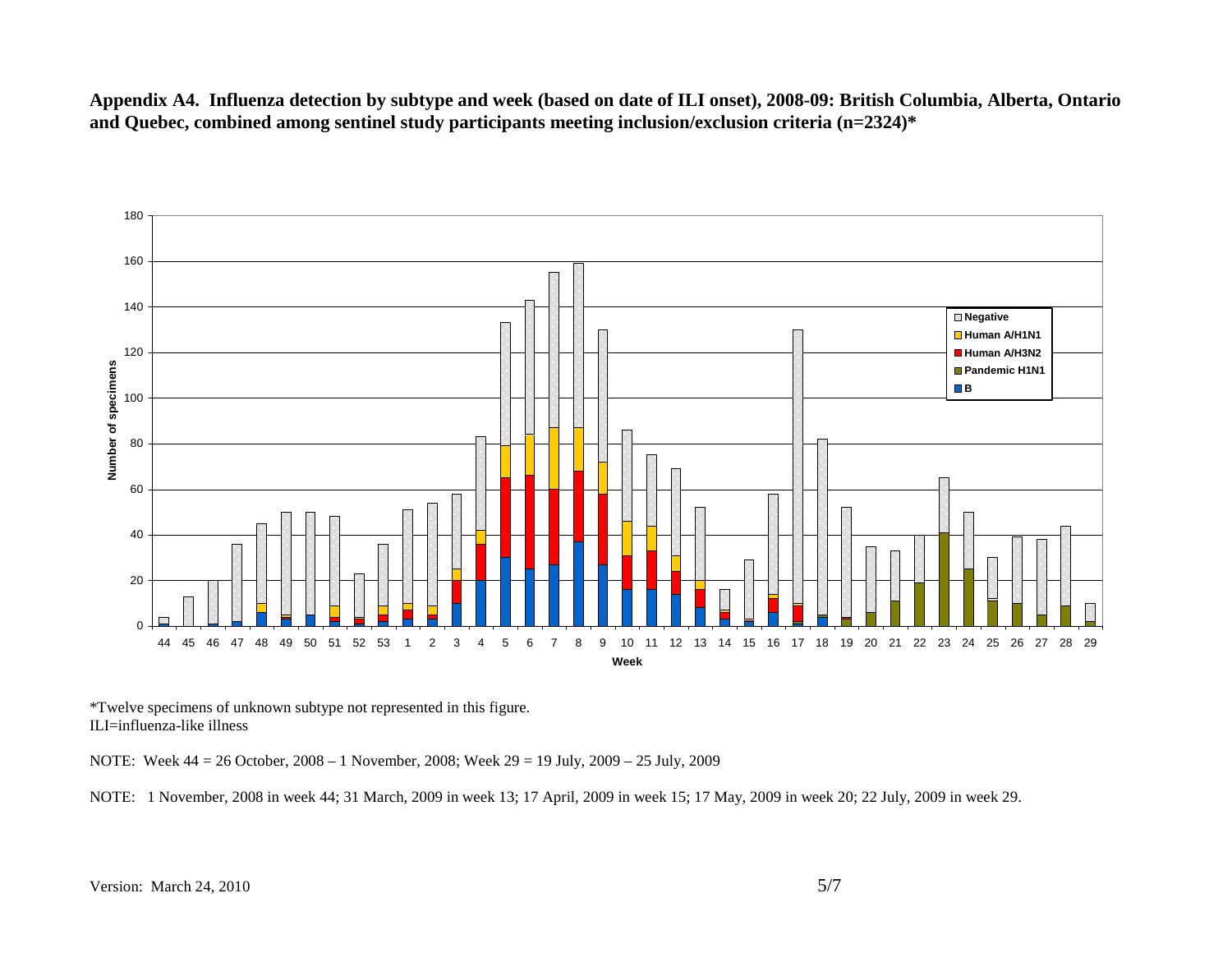|                                                    |                  |                   |                  |                |                    | Seasonal influenza test-positive cases (N=672) |                    |                | Seasonal influenza test-negative controls (N=857) |                   |                |                |                    |               |                    |          |           |  |
|----------------------------------------------------|------------------|-------------------|------------------|----------------|--------------------|------------------------------------------------|--------------------|----------------|---------------------------------------------------|-------------------|----------------|----------------|--------------------|---------------|--------------------|----------|-----------|--|
|                                                    |                  |                   |                  |                | $n/N$ (%)          |                                                |                    |                |                                                   | $n/N$ (%)         |                |                |                    |               |                    |          |           |  |
|                                                    | $1 - 8$<br>vears | $9 - 19$<br>vears | 20-49<br>years   | 50-64<br>years | $\geq 65$<br>years | < 50<br>vears                                  | $\geq 50$<br>years | <b>Overall</b> | $1 - 8$<br>years                                  | $9 - 19$<br>years | 20-49<br>years | 50-64<br>years | $\geq 65$<br>years | < 50<br>vears | $\geq 50$<br>vears | Overall  |           |  |
| N                                                  | 100              | 176               | $\overline{311}$ | 69             | 16                 | 587                                            | 85                 | 672            | $\overline{93}$                                   | 123               | 384            | 172            | 85                 | 600           | 257                | 857      | 1529      |  |
|                                                    | $n(\%)$          | n (%)             | $n$ (%)          | $n(\%)$        | $n(\%)$            | n (%)                                          | $n$ (%)            | n (%)          | $n$ (%)                                           | n (%)             | $n$ (%)        | n (%)          | n (%)              | n (%)         | n (%)              | n (%)    | $n$ (%)   |  |
|                                                    |                  |                   |                  |                |                    |                                                |                    |                |                                                   |                   |                |                |                    |               |                    |          |           |  |
| 2008-09 TIV Receipt                                | 14 (14)          | 14(8)             | 39(12)           | 17(25)         | 13(81)             | 67(11)                                         | 30(35)             | 97(14)         | 20(22)                                            | 23(19)            | 86 (22)        | 84 (49)        | 74 (87)            | 129 (22)      | 158 (61)           | 287 (33) | 384 (25)  |  |
| <b>Sex Female</b>                                  | 48 (48)          | 93(53)            | 182 (58)         | 38 (55)        | 10(63)             | 323 (55)                                       | 48 (56)            | 371 (55)       | 45 (48)                                           | 71 (58)           | 224 (58)       | 103 (60)       | 60(71)             | 340 (57)      | 163 (63)           | 503 (59) | 874 (57)  |  |
| Interval between ILI onset and specimen collection |                  |                   |                  |                |                    |                                                |                    |                |                                                   |                   |                |                |                    |               |                    |          |           |  |
| $\leq$ 4 days                                      | 80 (80)          | 153 (87)          | 266 (86)         | 58 (84)        | 12(75)             | 499 (85)                                       | 70 (82)            | 569 (85)       | 77 (83)                                           | 99 (80)           | 297 (77)       | 119 (69)       | 59 (69)            | 473 (79)      | 178 (69)           | 651 (76) | 1220 (80) |  |
| 5-7 days                                           | 20(20)           | 23(13)            | 45(14)           | 11(16)         | 4(25)              | 88 (11)                                        | 15(18)             | 103(15)        | 16(17)                                            | 24 (19)           | 87 (23)        | 53 (31)        | 26(31)             | 127 (21)      | 79 (31)            | 206 (24) | 309 (20)  |  |
| Median (range)                                     | $3(0-7)$         | $3(0-7)$          | $3(0-7)$         | $3(0-6)$       | $3(1-6)$           | $3(0-7)$                                       | $3(0-6)$           | $3(0-7)$       | $3(0-7)$                                          | $3(0-7)$          | $3(0-7)$       | $3(0-7)$       | $3(0-7)$           | $3(0-7)$      | $3(0-7)$           | $3(0-7)$ | $3(0-7)$  |  |
| <b>With Chronic conditions</b>                     |                  |                   |                  |                |                    |                                                |                    |                |                                                   |                   |                |                |                    |               |                    |          |           |  |
| N                                                  | 6(6)             | 14(8)             | 41 (13)          | 17(25)         | 11 (69)            | 61(10)                                         | 28 (33)            | 89 (13)        | 13(14)                                            | 12(10)            | 53(14)         | 64 (37)        | 57 (67)            | 78 (13)       | 121 (47)           | 199 (23) | 288 (19)  |  |
| Vaccinated 2008-09                                 | 2(33)            | 5(36)             | 16 (39)          | 6(35)          | 8(73)              | 23 (38)                                        | 14(50)             | 37(42)         | 5(38)                                             | 7(58)             | 27(51)         | 44 (69)        | 50 (88)            | 39 (50)       | 94 (78)            | 133 (67) | 170 (59)  |  |
| <b>Without chronic conditions</b>                  |                  |                   |                  |                |                    |                                                |                    |                |                                                   |                   |                |                |                    |               |                    |          |           |  |
| N                                                  | 94 (94)          | 162 (92)          | 270 (87)         | 52 (75)        | 5(31)              | 526 (90)                                       | 57 (67)            | 583 (87)       | 80 (86)                                           | 111 (90)          | 331 (86)       | 108 (63)       | 28 (33)            | 522 (87)      | 136 (53)           | 658 (77) | 1241 (81) |  |
| Vaccinated 2008-09                                 | 12(13)           | 9(6)              | 23(8)            | 11(21)         | 5(100)             | 44 (8)                                         | 16 (28)            | 60(10)         | 15(19)                                            | 16(14)            | 59 (18)        | 40 (37)        | 24 (86)            | 90(17)        | 64 (47)            | 154 (23) | 214(17)   |  |
| <b>Province</b>                                    |                  |                   |                  |                |                    |                                                |                    |                |                                                   |                   |                |                |                    |               |                    |          |           |  |
| Alberta                                            | 19 (19)          | 36(20)            | 77 (25)          | 13 (19)        | 1(6)               | 132 (22)                                       | 14 (16)            | 146 (22)       | 35(38)                                            | 61(50)            | 176 (46)       | 74 (43)        | 29 (34)            | 272 (45)      | 103 (40)           | 375 (44) | 521 (34)  |  |
| BC                                                 | 23(23)           | 64 (36)           | 91(29)           | 8(12)          | 5(31)              | 178 (30)                                       | 13(15)             | 191 (28)       | 11(12)                                            | 27(22)            | 100 (26)       | 29 (17)        | 22(26)             | 138 (23)      | 51(20)             | 189 (22) | 380 (25)  |  |
| Ontario                                            | 18 (18)          | 27(15)            | 60(19)           | 15(22)         | 6(38)              | 105 (18)                                       | 21(25)             | 126 (19)       | 21(23)                                            | 25(20)            | 58 (15)        | 42 (24)        | 20(23)             | 104 (17)      | 62 (24)            | 166 (19) | 292 (19)  |  |
| Quebec                                             | 40 (40)          | 49 (28)           | 83 (27)          | 33 (48)        | 4(25)              | 172 (29)                                       | 37(43)             | 209 (31)       | 26 (28)                                           | 10(8)             | 50(13)         | 27 (16)        | 14 (16)            | 86 (14)       | 41 (16)            | 127(15)  | 336 (22)  |  |
| <b>Chronic conditions by province</b>              |                  |                   |                  |                |                    |                                                |                    |                |                                                   |                   |                |                |                    |               |                    |          |           |  |
| Alberta                                            | 0                | 5(14)             | 12(16)           | 2(15)          | 0                  | 17(13)                                         | 2(14)              | 19(13)         | 6(17)                                             | 10 (16)           | 31(18)         | 29 (39)        | 23 (79)            | 47 (17)       | 52 (50)            | 99(26)   | 118 (23)  |  |
| <b>BC</b>                                          | 4(17)            | 4(6)              | 13(14)           | 1(12)          | 5(100)             | 21(12)                                         | 6(46)              | 27(14)         | 2(18)                                             | 0                 | 13(13)         | 11(38)         | 14 (64)            | 15(11)        | 25 (49)            | 40(21)   | 67(18)    |  |
| Ontario                                            | 1(6)             | 2(7)              | 11(18)           | 3(20)          | 3(50)              | 14(13)                                         | 6(29)              | 20(16)         | 1(5)                                              | 2(8)              | 3(5)           | 15(36)         | 12 (60)            | 6(6)          | 27(44)             | 33(20)   | 53 (18)   |  |
| Quebec                                             | 1(3)             | 3(6)              | 5(6)             | 11(33)         | 3(75)              | 9(5)                                           | 14 (38)            | 23(11)         | 4(15)                                             | 0                 | 6(12)          | 9(33)          | 8(57)              | 10(12)        | 17(41)             | 27(21)   | 50(15)    |  |
| 2008-09 TIV immunized by province                  |                  |                   |                  |                |                    |                                                |                    |                |                                                   |                   |                |                |                    |               |                    |          |           |  |
| Alberta                                            | 2(10)            | 4(11)             | 7(9)             | 1(8)           | 1(100)             | 13(10)                                         | 2(14)              | 15(10)         | 8(23)                                             | 11(18)            | 37(21)         | 34 (46)        | 23 (79)            | 56 (21)       | 57 (55)            | 113 (30) | 128 (25)  |  |
| <b>BC</b>                                          | 1(4)             | 4(6)              | 11(12)           | $\mathbf 0$    | 4(80)              | 16(9)                                          | 4(31)              | 20(10)         | 0(0)                                              | 4(15)             | 18(18)         | 12(41)         | 21 (95)            | 22(16)        | 33(65)             | 55 (29)  | 75 (20)   |  |
| Ontario                                            | 3(17)            | 5(18)             | 13(22)           | 6(40)          | 5(83)              | 21(20)                                         | 11(52)             | 32(25)         | 6(29)                                             | 7(28)             | 21(36)         | 24 (57)        | 17(85)             | 34(33)        | 41 (66)            | 75 (45)  | 107 (37)  |  |
| Quebec                                             | 8(20)            | 1(2)              | 8(10)            | 10(30)         | 3(75)              | 17(10)                                         | 13(35)             | 30(14)         | 6(23)                                             | 1(10)             | 10(20)         | 14 (52)        | 13 (93)            | 17(20)        | 27 (66)            | 44 (35)  | 74 (22)   |  |
| 2007-08 TIV immunized by province*                 |                  |                   |                  |                |                    |                                                |                    |                |                                                   |                   |                |                |                    |               |                    |          |           |  |
| Alberta                                            | 3(16)            | 5(14)             | 16(22)           | 3(23)          | 1(100)             | 24 (19)                                        | 4(29)              | 28 (20)        | 6(17)                                             | 14(23)            | 40(23)         | 36 (49)        | 25 (86)            | 60(22)        | 61 (60)            | 121 (33) | 149 (29)  |  |
| Ontario                                            | 5(29)            | 8(32)             | 21(36)           | 7(50)          | 6(0)               | 34(34)                                         | 13(65)             | 47 (39)        | 7(35)                                             | 8(33)             | 24 (44)        | 25(61)         | 16 (84)            | 39 (40)       | 41 (68)            | 80(51)   | 127 (46)  |  |
| Quebec                                             | 8(21)            | $\mathbf{0}$      | 13(16)           | 9(28)          | 3(75)              | 21(13)                                         | 12(33)             | 33(16)         | 7(29)                                             | $\mathbf{0}$      | 7(15)          | 14 (52)        | 12 (92)            | 14(17)        | 26 (65)            | 40 (33)  | 73 (22)   |  |
|                                                    |                  |                   |                  |                |                    |                                                |                    |                |                                                   |                   |                |                |                    |               |                    |          |           |  |

# **Table A5a: Sentinel test-negative case-control study: participant profile, seasonal influenza**

ILI=influenza-like illness; TIV=trivalent inactivated influenza vaccine; BC=British Columbia; \*BC did not collect information on 2007-08 vaccine status. 2007-08 percentages derived based on participants for<br>whom vaccine st